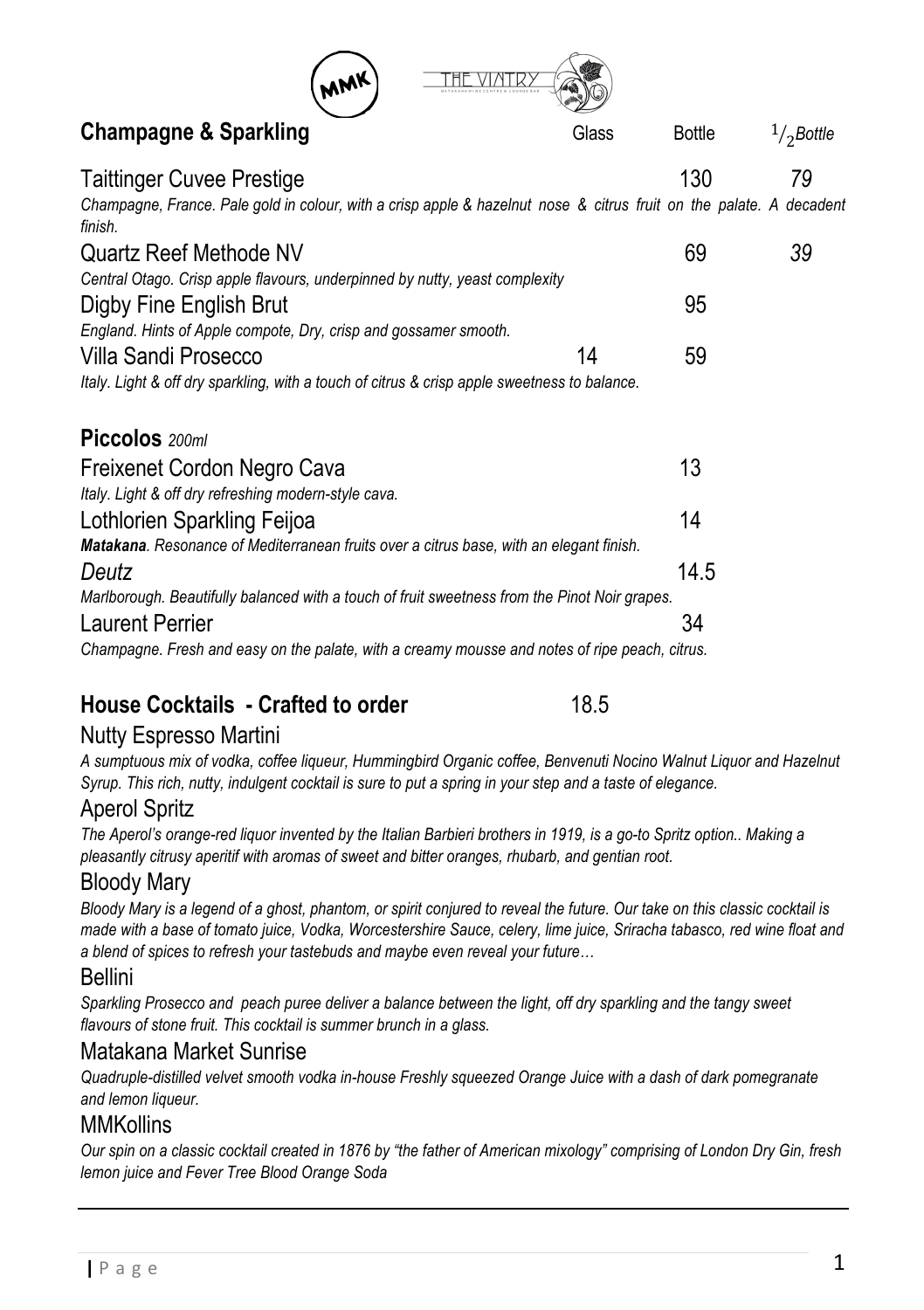

| <b>White</b>                                                                                                              | Glass | <b>Bottle</b> |
|---------------------------------------------------------------------------------------------------------------------------|-------|---------------|
| Sauvignon Blanc                                                                                                           |       |               |
| Good Company Sauvignon Blanc                                                                                              | 10    | 44            |
| Marlborough. Aromas of passionfruit & blackcurrant with zingy & mineral notes on the palate.                              |       |               |
| Nobody's Hero Sauvignon Blanc                                                                                             | 12.5  | 56            |
| Marlborough. From Framingham's cellar. Bright, fresh and fruit driven.                                                    |       |               |
| Pencarrow Sauvignon Blanc                                                                                                 |       | 50            |
| Martinborough. Vegan. Tropical fruits & tart berries on the nose, with length & minerality on the palate.                 |       |               |
| Craggy Range Te Muna Sauvignon Blanc                                                                                      |       | 69            |
| Martinborough. Leafy fresh herbs & lime citrus create a refreshing nose, whilst the palate delivers crisp nectarine &     |       |               |
| tropical melon flavours.                                                                                                  |       |               |
| Aotea Sauvignon Blanc                                                                                                     | 14.5. | 74            |
| Nelson. Tropical melon, lime and passionfruit flavours with a fruitful, flavoursome and lasting finish.                   |       |               |
|                                                                                                                           |       |               |
| Chardonnay                                                                                                                |       |               |
| Good Company Chardonnay                                                                                                   | 10    | 44            |
| Hawkes Bay. Easy going, fruit driven with stone fruit flavours.                                                           |       |               |
| Mahurangi River Winery 'Field of Grace' Chardonnay                                                                        | 14    | 66            |
| Matakana. Nougat, caramel & peach tones with a powerful creamy palate.                                                    |       |               |
| Frances Ford Coppola Diamond Chardonnay                                                                                   | 16    | 70            |
| California. Butter, oak, vanilla, smooth pear and green apple.                                                            |       |               |
| Man O' War - Valhalla Chardonnay                                                                                          |       | 70            |
| Waiheke Island. Nectarine, grapefruit and complex layers of baking bread.                                                 |       |               |
| Peregrine Chardonnay                                                                                                      |       | 82            |
| Central Otago. Vegan. Classic French stylings, White peach & citrus combine with roasted hazelnuts & jasmine to form      |       |               |
| delicate textures.                                                                                                        |       |               |
| Clearview Estate Reserve Chardonnay                                                                                       |       | 94            |
| Hawkes Bay. A classic award winning Clearview reserve chardonnay with power and sophistication.                           |       |               |
|                                                                                                                           |       |               |
| Aromatics                                                                                                                 |       |               |
| Good Company Pinot Gris                                                                                                   | 10    | 44            |
| Marlborough. Pear drop aromas with ripe peach, honey & nutty notes.                                                       |       |               |
| Matakana Estate Pinot Gris                                                                                                | 12    | 57            |
| Matakana. A complex nose featuring Nashi pear & citrus blossom, with an elegant & textural palate, & a crisp clean finish |       |               |
| Peregrine Saddleback Pinot Gris                                                                                           | 13    | 62            |
| Central Otago. Dry style with floral citrus & ginger aromatics with flavours of fresh pear, apricot & stone fruit.        |       |               |
| Greenhough Riesling                                                                                                       | 13.5  | 59            |
| (9.5% abv) Apple Valley, Nelson. Vegan. Delicate citrus florals with fresh & juicy red apples, nectarines & flinty notes. |       |               |
| Askerne Gewürztraminer                                                                                                    | 14    | 62            |
| Hawkes Bay. Jasmine & floral notes enhance the classic stylings, with a broad dense palate.                               |       |               |
|                                                                                                                           |       |               |

All our wines can be lengthened into a Soda Spritzer, please just ask your server.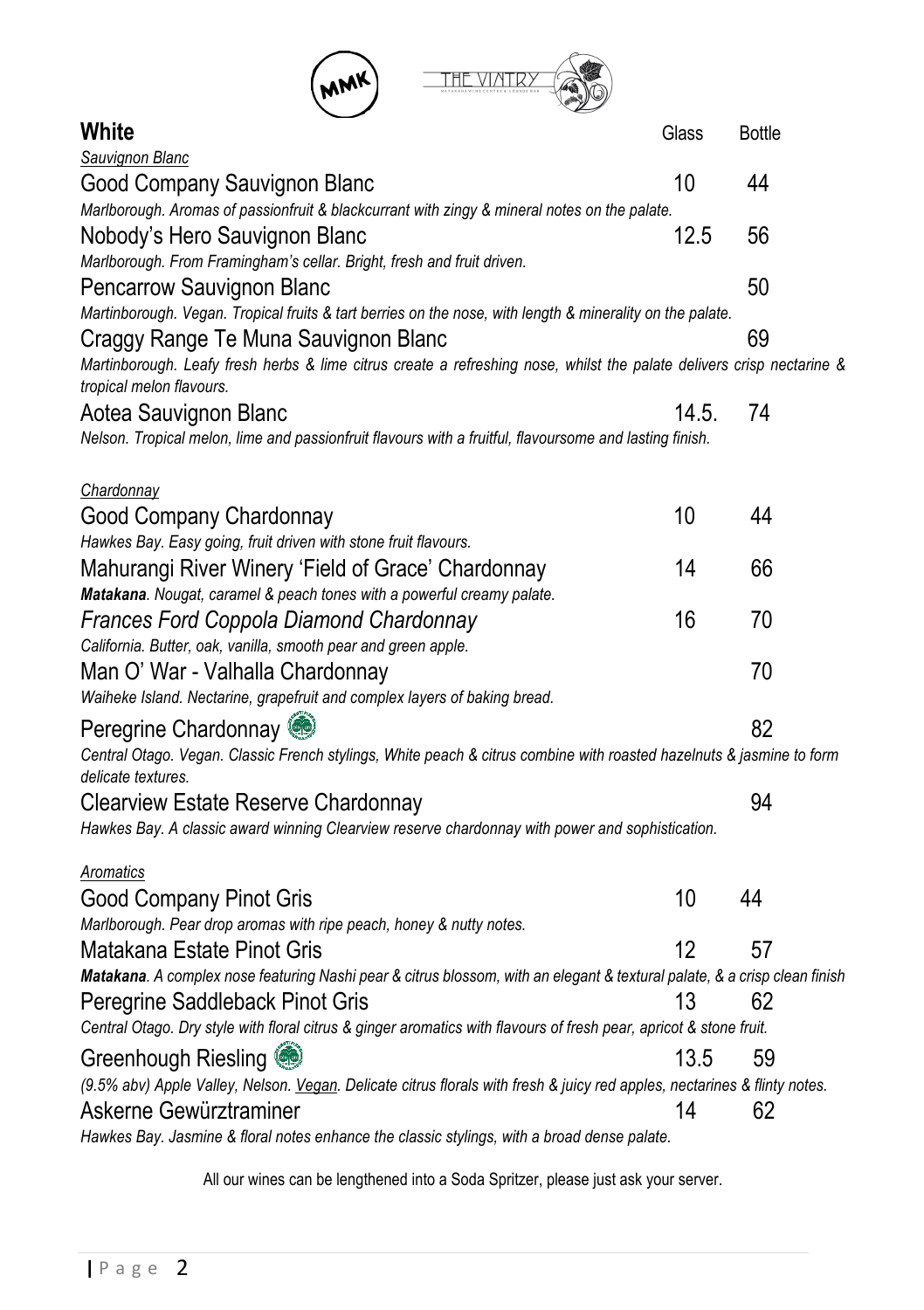| <b>MMK</b>                                                                                                                |       |               |
|---------------------------------------------------------------------------------------------------------------------------|-------|---------------|
| Rosé                                                                                                                      | Glass | <b>Bottle</b> |
| Heron's Flight Dolcetto Rose                                                                                              |       | 56            |
| <b>Matakana.</b> Off-dry style packed with delicious strawberries, raspberries & cranberries, showing a vibrant pink hue. |       |               |
| $\blacksquare$                                                                                                            |       |               |

| Maison Fortant Provence Rose                                                                                           |    | 54 |  |
|------------------------------------------------------------------------------------------------------------------------|----|----|--|
| France. Classic dry style. Highly aromatic with soft notes of raspberry, peach & white blossoms, with a mineral finish |    |    |  |
| Man O' War – Pingue Rose                                                                                               | 14 | 58 |  |
| Waiheke Island. Pale dry and refreshing with red berry, watermelon and fresh herbs.                                    |    |    |  |
| Craggy Range Rose                                                                                                      |    | 62 |  |

*Hawkes Bay. Gimlett gravels, Syrah, Tempranillio and Merlot. Notes of cherry and wild raspberry.*

| Red                                                                                                                                                    | Glass | <b>Bottle</b> |  |
|--------------------------------------------------------------------------------------------------------------------------------------------------------|-------|---------------|--|
| MMK Red                                                                                                                                                | 10    | 49            |  |
| Matakana. Bordeaux style blend locally grown, sourced & produced.                                                                                      |       |               |  |
| Mahurangi River Winery Merlot/Cab Sav/Malbec                                                                                                           | 12.5  | 60            |  |
| Matakana. Full bodied with layers of ripe, juicy dark red berries, with hints of liquorice & chocolate.                                                |       |               |  |
| <b>Clearview Cape Kidnappers Merlot</b>                                                                                                                | 14    | 69            |  |
| Hawkes Bay. Dense rich expression of a Te Awanga grown Merlot. Aromas of plum & dark fruits and a plush round<br>palate of finely grained tannins.     |       |               |  |
| Coriole 'Songbird' Cabernet Sauvignon                                                                                                                  | 12.5  | 61            |  |
| McLaren Vale, Aus. Ripe berry flavours are accompanied by a regional earthiness & wisps of liquorice completing the<br>well-rounded finish.            |       |               |  |
| Heron's Flight Volare                                                                                                                                  |       | 68            |  |
| Matakana. Sangiovese. Plum & cherry fruit with liquorice & tobacco notes.                                                                              |       |               |  |
| Nobody's Hero Pinot Noir                                                                                                                               | 12.9  | 63            |  |
| Marlborough. From Framingham's cellar, a lush, rounded palate with vibrant red fruit vibes, with a lick of gentle oak &<br>dark chocolate              |       |               |  |
| Peregrine Saddleback Noir                                                                                                                              | 13.9  | 68            |  |
| Central Otago. . Rich & round, with wild raspberry, blackcurrant & sweet spice flavours.                                                               |       |               |  |
| Aurum Madeline Pinot Noir                                                                                                                              | 18    | 89            |  |
| Central Otago. A fragrant and perfumed certified Organic Pinot Noir with generous plum cherry and spice flavours. Aged<br>for 12 months in French oak. |       |               |  |
| Peregrine Pinot Noir<br>GD                                                                                                                             |       | 89            |  |
| Central Otago. Red fruits, spice & pretty floral aromatics. Depth, acidity & fine tannins combine to give a lovely tension.                            |       |               |  |
| <b>Earthworks Shiraz</b>                                                                                                                               | 11    | 52            |  |
| Barossa, Aus. Vegan. Vibrant ruby red, aromas of dark berry & mocha, mirrored in the palate with dark chocolate<br>undertones & silky tannins.         |       |               |  |
| Askerne Syrah                                                                                                                                          |       | 62            |  |
| Hawkes Bay. Toasty oak, pepper & exotic spices on the nose, with classic Syrah tannins & lingering acidity.                                            |       |               |  |
| Craggy Range Syrah                                                                                                                                     | 15    | 74            |  |
| Hawkes Bay. Aromatic lift of florals & pepper, with lushness & elegance on the palate.                                                                 |       |               |  |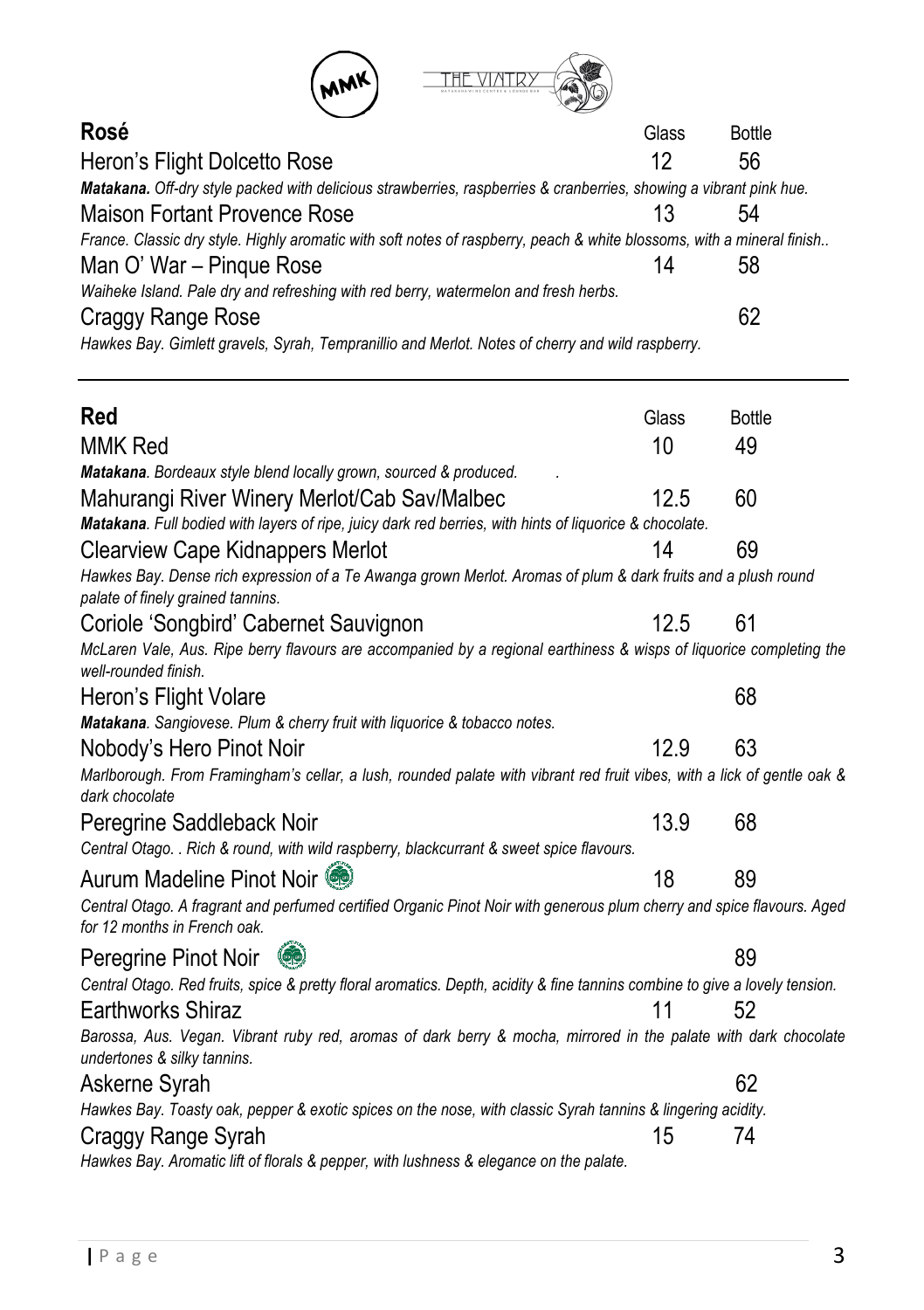

| something spirited                                                                      | 30mi pour |
|-----------------------------------------------------------------------------------------|-----------|
| Gin                                                                                     |           |
| <b>Beefeater</b>                                                                        | 10        |
| <b>Bombay Sapphire</b>                                                                  | 11        |
| <b>Hendricks</b>                                                                        | 13        |
| Upgrade your G&T with our selection of premium Fever Tree tonics, light tonic or sodas. |           |
| Vodka                                                                                   |           |
| Stolichnaya                                                                             | 10        |
| Absolut                                                                                 | 11        |
| Grey Goose                                                                              | 12        |
| <b>Rum</b>                                                                              |           |
| Stolen Gold/White/Dark                                                                  | 10        |
| Appletons                                                                               | 11        |
| Sailor Jerry                                                                            | 12        |
| <b>Bourbon</b>                                                                          |           |
| <b>Early Times</b>                                                                      | 10        |
| Wild Turkey Longbranch                                                                  | 11        |
| <b>Woodford Reserve</b>                                                                 | 14        |
| Whiskey                                                                                 |           |
| Jameson                                                                                 | 10        |
| <b>Jack Daniels</b>                                                                     | 10        |
| <b>Starward Twofold</b>                                                                 | 11        |
| <b>Top Shelf Whisky</b>                                                                 |           |
| <b>Amrut Fusion</b>                                                                     | 13        |
| Laphroaig                                                                               | 14        |
| Highland Park Viking Scar 10yr                                                          | 15        |
| The Glenrothes                                                                          | 14        |
| The Glendronach 12yr                                                                    | 12        |
| The Dalmore 12yr                                                                        | 14        |
| Liqueurs                                                                                |           |
| Limoncello                                                                              | 10        |
| <b>Baileys</b>                                                                          | 10        |
| Frangelico                                                                              | 10        |
| Kahlua                                                                                  | 10        |
| Campari                                                                                 | 10        |
| Disoronno                                                                               | 10        |
|                                                                                         |           |

*All our spirits are a standard 30ml pour & prices inclusive of a house mixer.*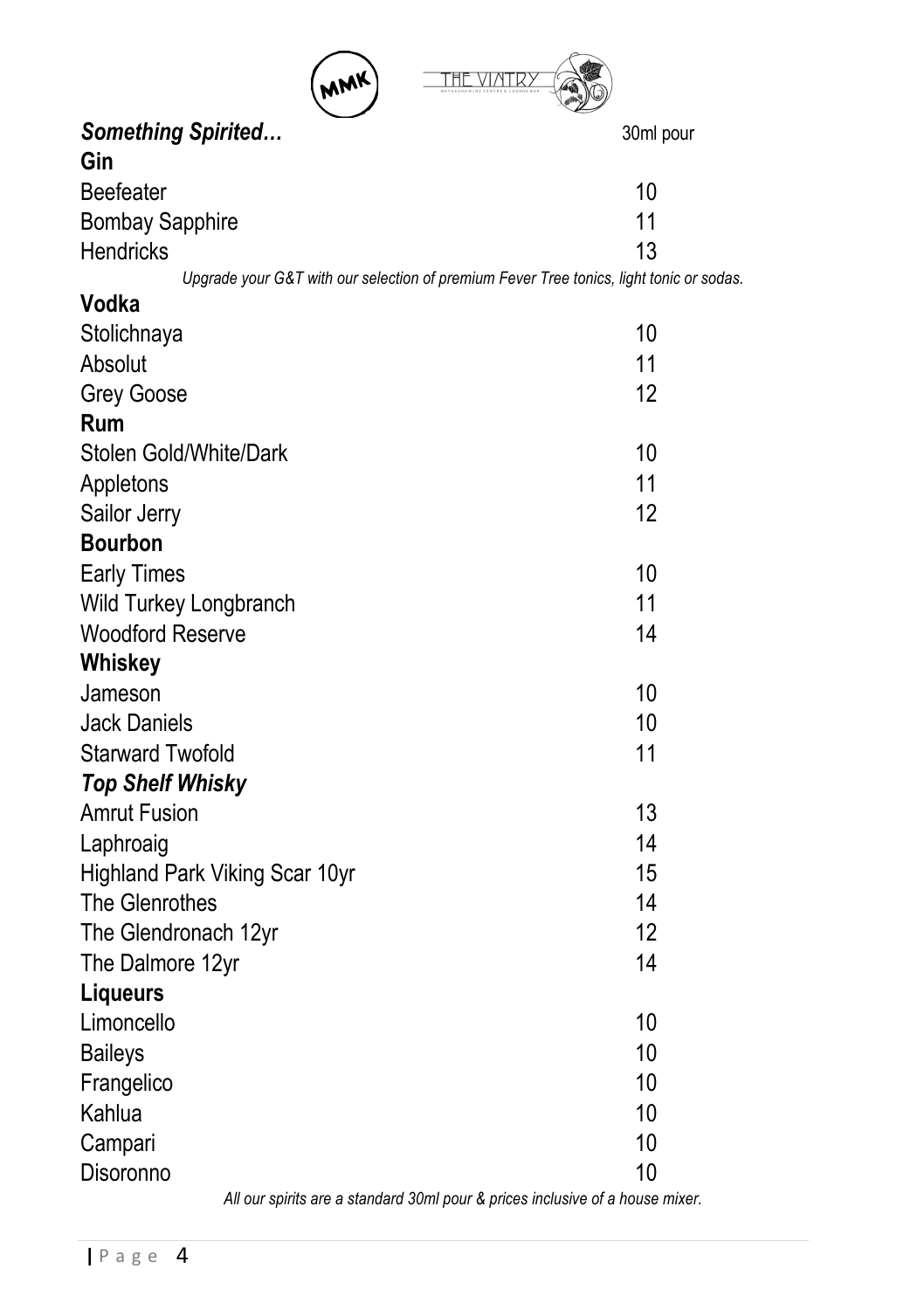| MWK                                                                                        |       |               |
|--------------------------------------------------------------------------------------------|-------|---------------|
| <b>Something SawmillLocal Tap Beers</b>                                                    | Glass | Pint          |
| Sawmill Home Lager<br>$4.0\%$ abv                                                          | 9.9   | 13.9          |
| <b>Sawmill Pilsner</b><br>4.8% abv                                                         | 9.9   | 13.9          |
| Sawmill IPA                                                                                | 9.9   | 13.9          |
| 4.9% abv<br>Sawmill Hazy Pale Ale<br>5.8% abv                                              | 9.9   | 13.9          |
| Something in a Bottle                                                                      |       | <b>Bottle</b> |
| Heineken                                                                                   |       | 9.9           |
| 5%<br>Corona<br>4.5%                                                                       |       | 9.9           |
| Steinlager Light<br>2.5%                                                                   |       | 9.5           |
| Zeffer 'Crisp Apple' Cider (can)<br>4.2%                                                   |       | 9.9           |
| Waipu & Crafty<br>McLeod's 'Long Boarder' Lager<br>5%                                      |       | 10.9          |
| McLeod's 'Paradise' Pale Ale<br>5.5%                                                       |       | 10.9          |
| McLeod's 'Pioneer' Brown Porter<br>5.2%                                                    |       | 10.9          |
| <b>Something Zero</b>                                                                      | Glass | <b>Bottle</b> |
| Giesen 0% Sauvignon Blanc                                                                  | 10    | 44            |
| Marlborough. Crisp, refreshing, with fresh lime, redcurrant and lemon shortbread flavours. |       |               |
| Heineken Blue                                                                              |       | 9.5           |
| 0.0%                                                                                       |       |               |
| Sawmill Bare Beer - Pale Ale<br>0.5%                                                       |       | 9.9           |
| Zeffer '0%' Cider (can)<br>0.0                                                             |       | 9.5           |
| Lyre's 0% London Dry "Gin"<br>0/0%                                                         |       | 9             |
| Lyre's 0% Pink London "Gin"<br>0/0%                                                        |       | 9             |